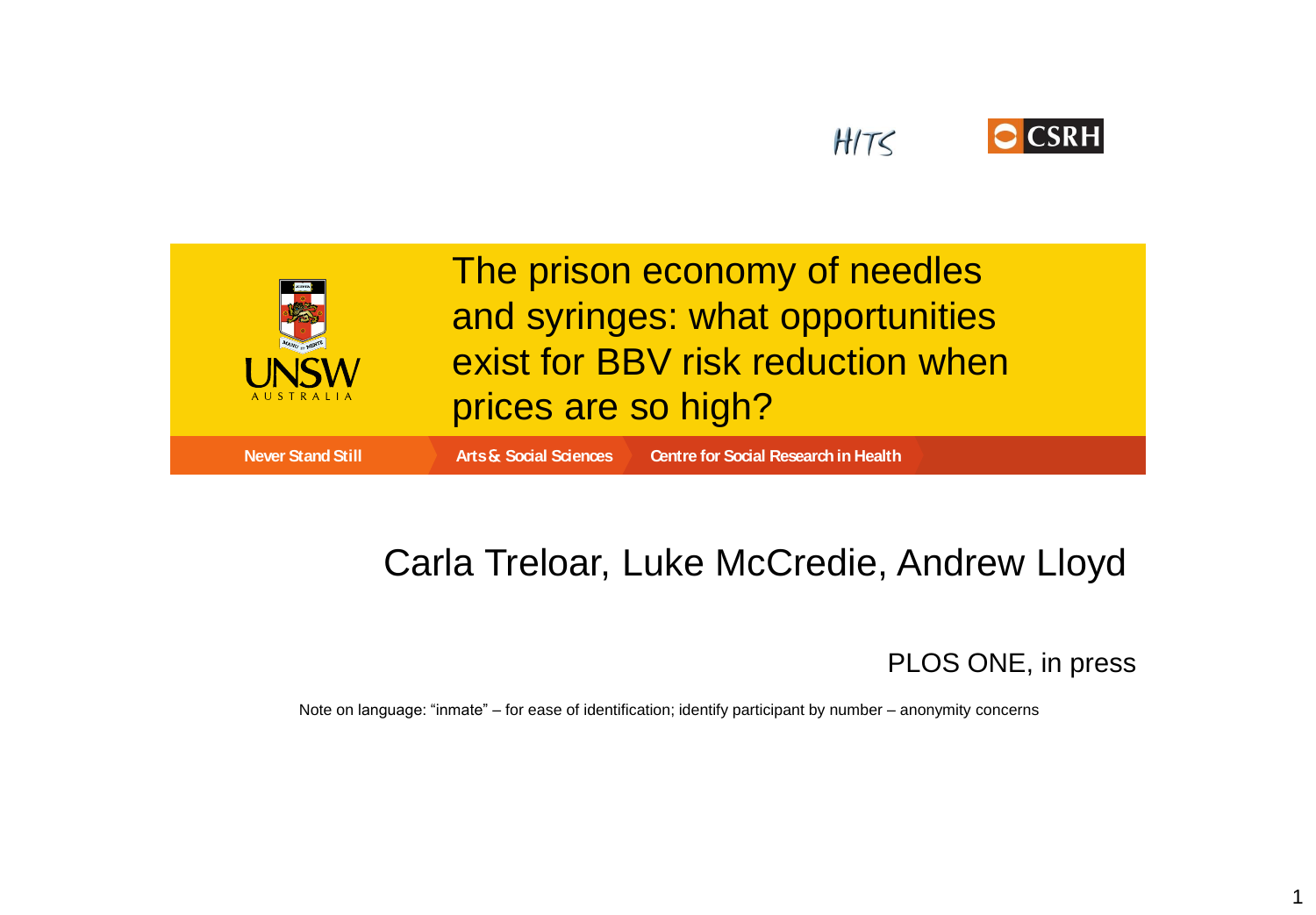

### **HITSp**

- Cohort of male and female inmates, 30 NSW prisons
- People with life time history of injecting drug use
- HCV negative at enrolment
- Survey and bloods every 3-6 months
- *Qualitative research*
- Interviews with 30 inmates (20 men; 10 women)
	- Incident HCV: 8
	- Not exposed to HCV: 14
	- Chronic infection: 8 (incl 1 clearance via treatment)

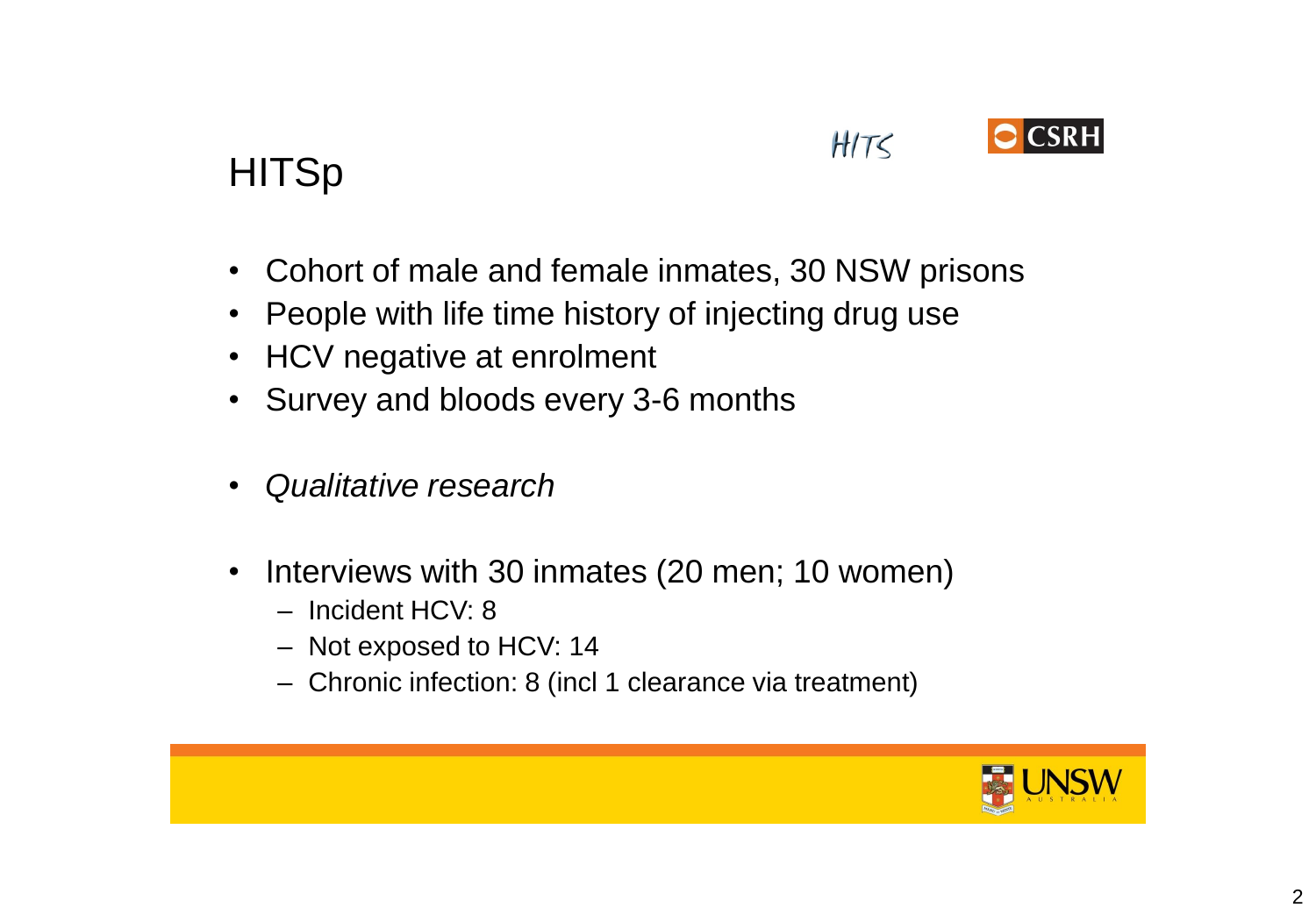#### • We know risk factors for HCV in prison

- Injecting drug use, tattooing, violence
- Lack of harm reduction measures
	- Provision of sterile injecting equipment
	- ? access to OST

**HITSp** 

• This analysis attempted to provide something new…



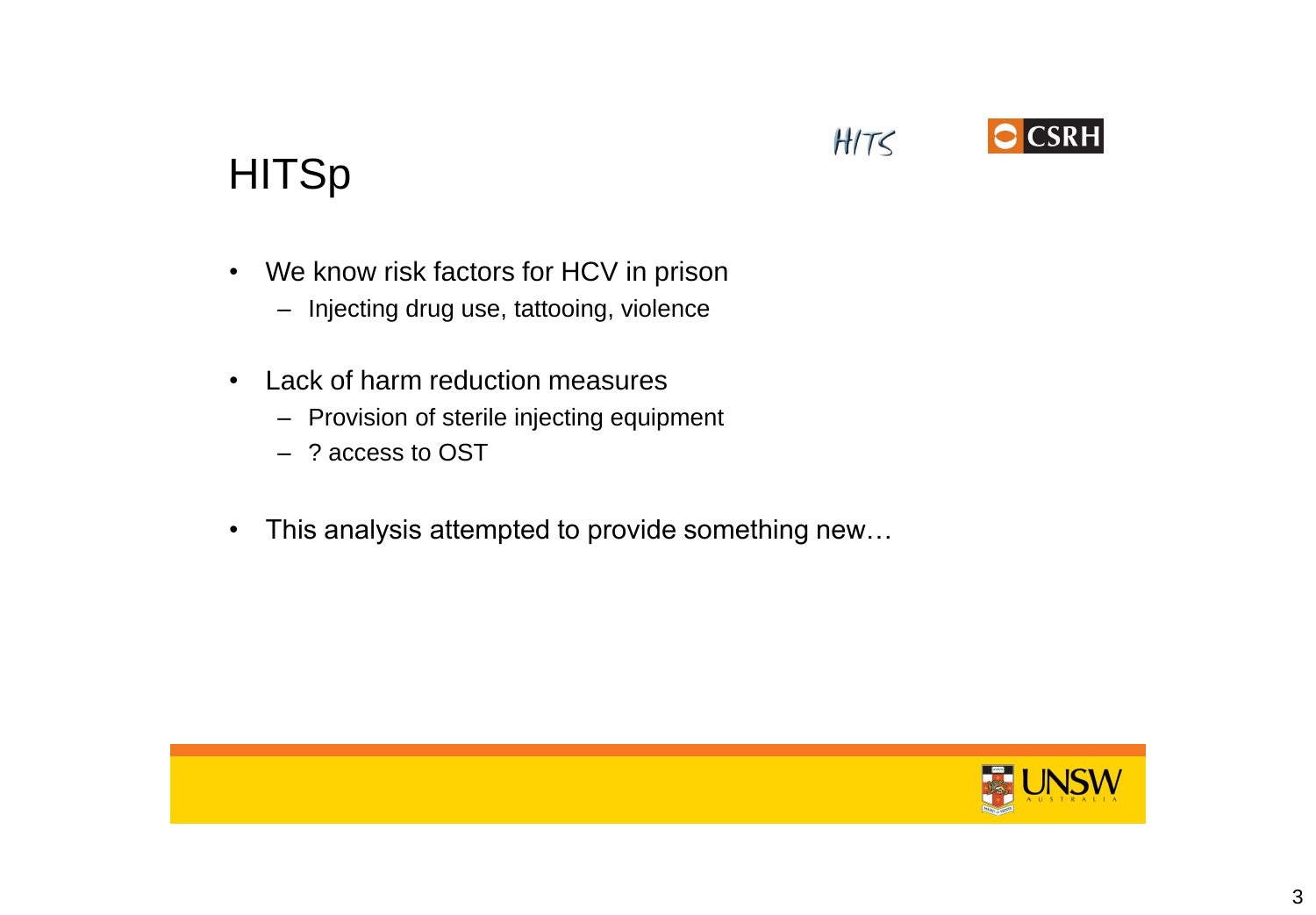

## Economies

- Informal economies in prison
	- Generate rules/regs that govern behaviour
	- Can generate specific risks esp if unable to pay debts
- Analysis
	- Determine the cost
	- Follow the money what other resources required to maintain economy?
	- What opportunities are there to minimise BBV risk?

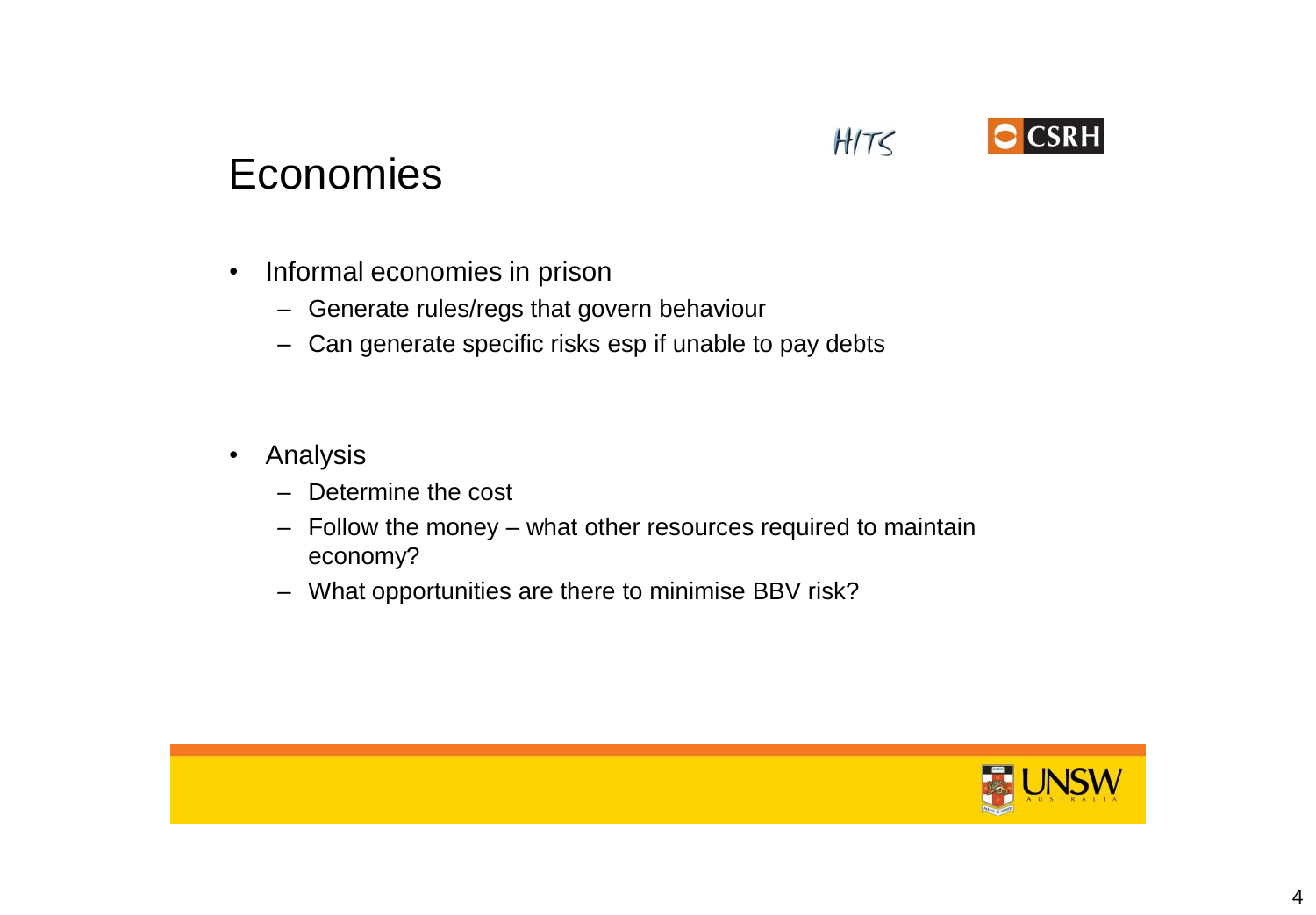

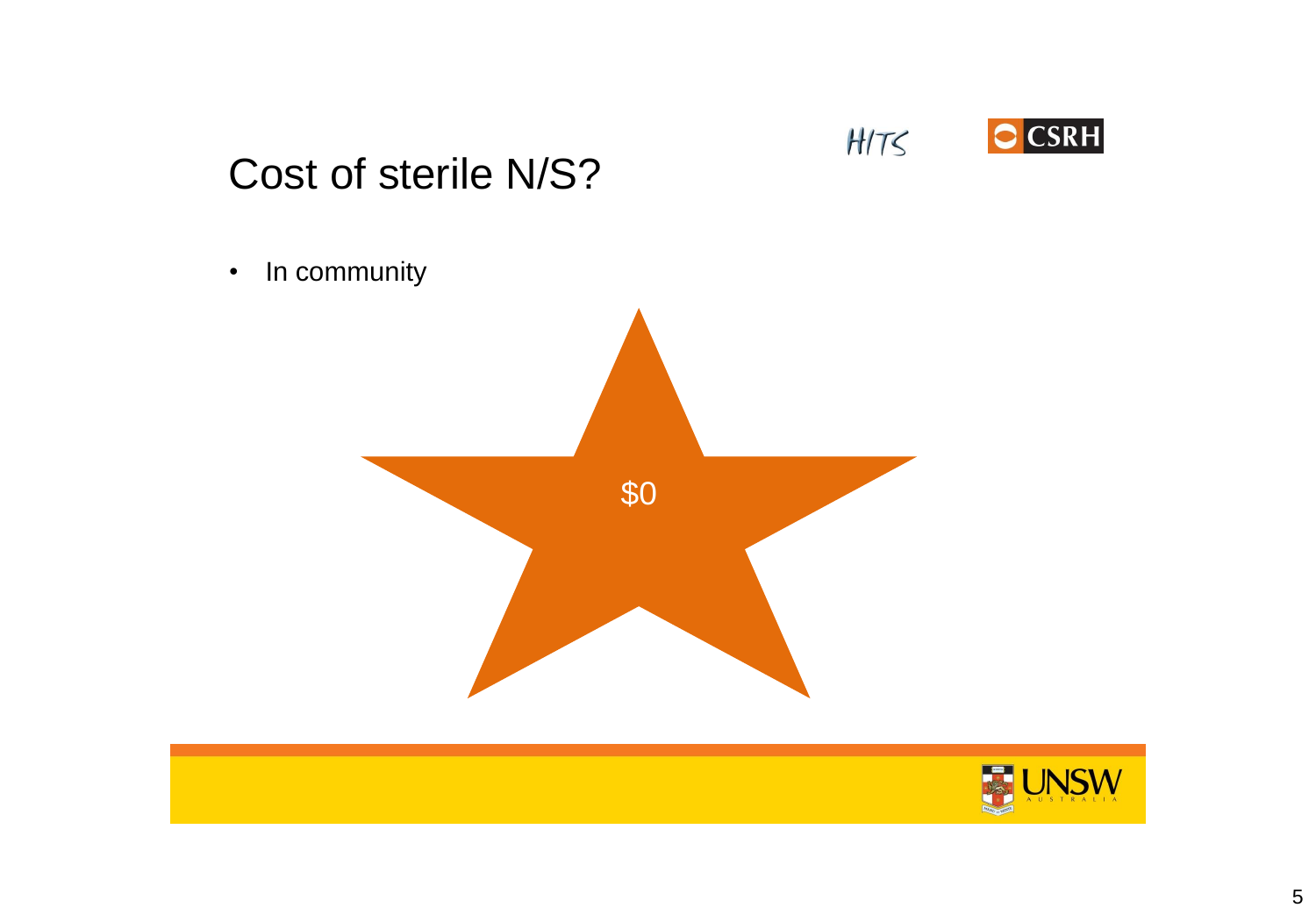

# Cost of sterile N/S in prison?



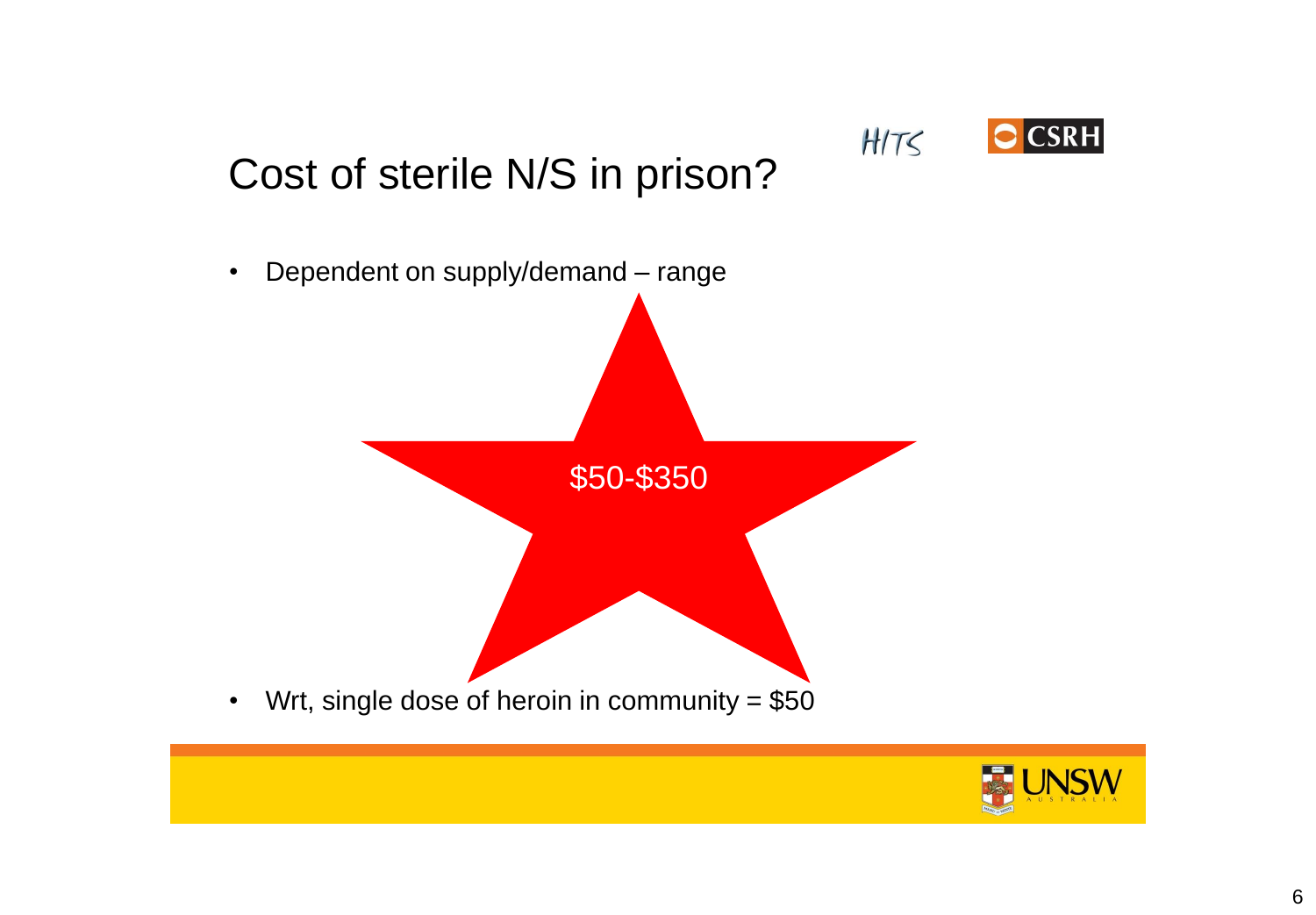

## Costs of N/S

- Supply and demand
- Inherent value of sterile equipment & safety

*Like I've, I've been to C-classo gaols before and the syringes that are available … you can buy them in a packet and they're very cheap. And they're not modified. Like they're not cut down or anything like 'cause of how easy they are to smuggle in, you know. So it's a lot safer. Like I've, I've been in C-classo gaols before where I've used like I've used on the outside. I've used a syringe and, you know, then thrown it out because I can go get another new one. (6)*

*I mean I could have sold that for 200 bucks. It's absolutely ridiculous how much you can sell fits in here for. And yet that's the thing: if it's brand new and clean, yeah, you could sell it for 200 bucks. (1)* 

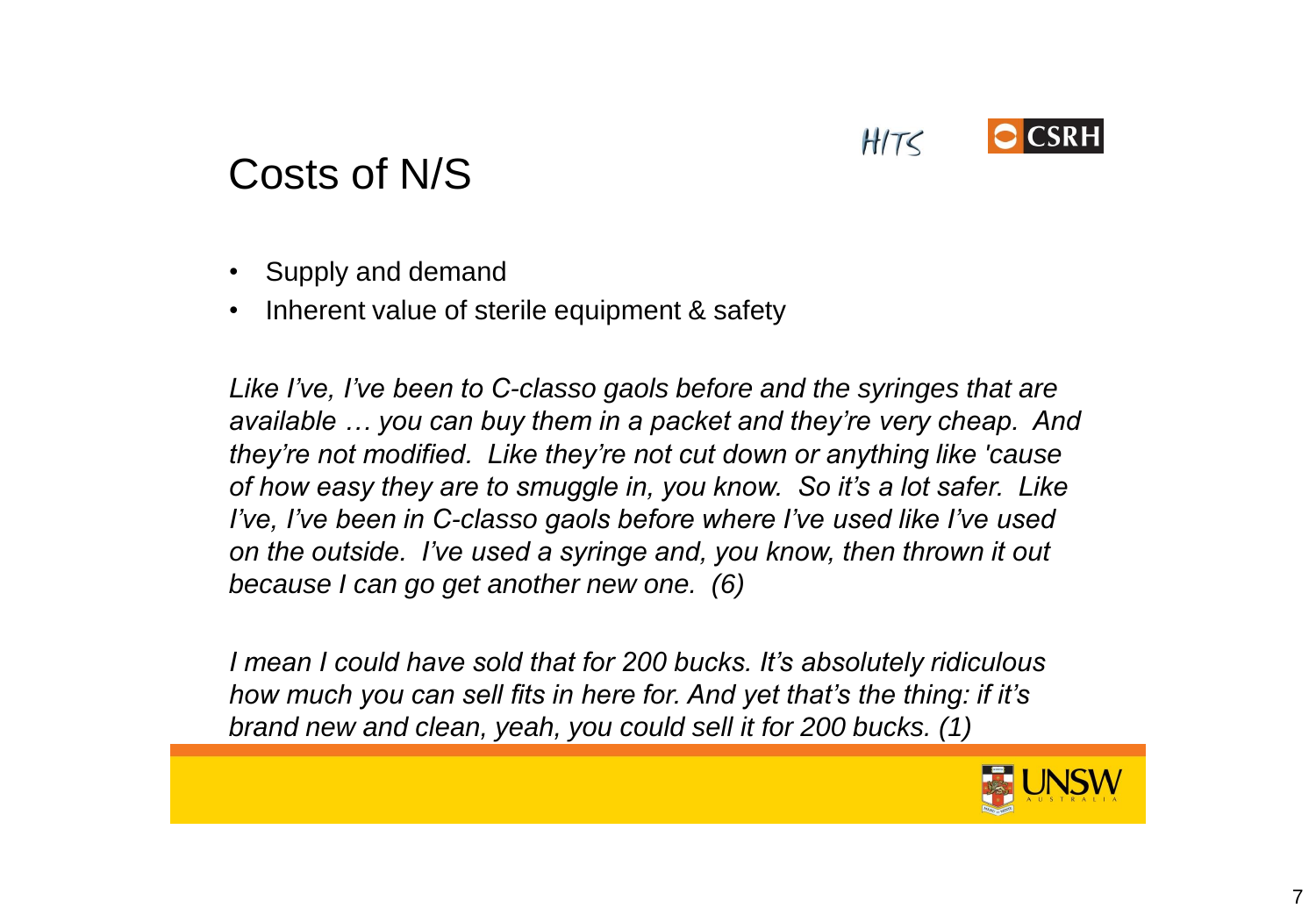

## How to get N/S

- Visits
	- Cut-down, pass between visitor and inmate
	- Swallowed, secreted on person, hidden and retrieved by another
- Drops
	- Pre-arranged sites, thrown over walls
	- Low security/community release inmates retrieved packages
- Inmate transport (from community; between prisons)
- Stealing equipment from prison health centre

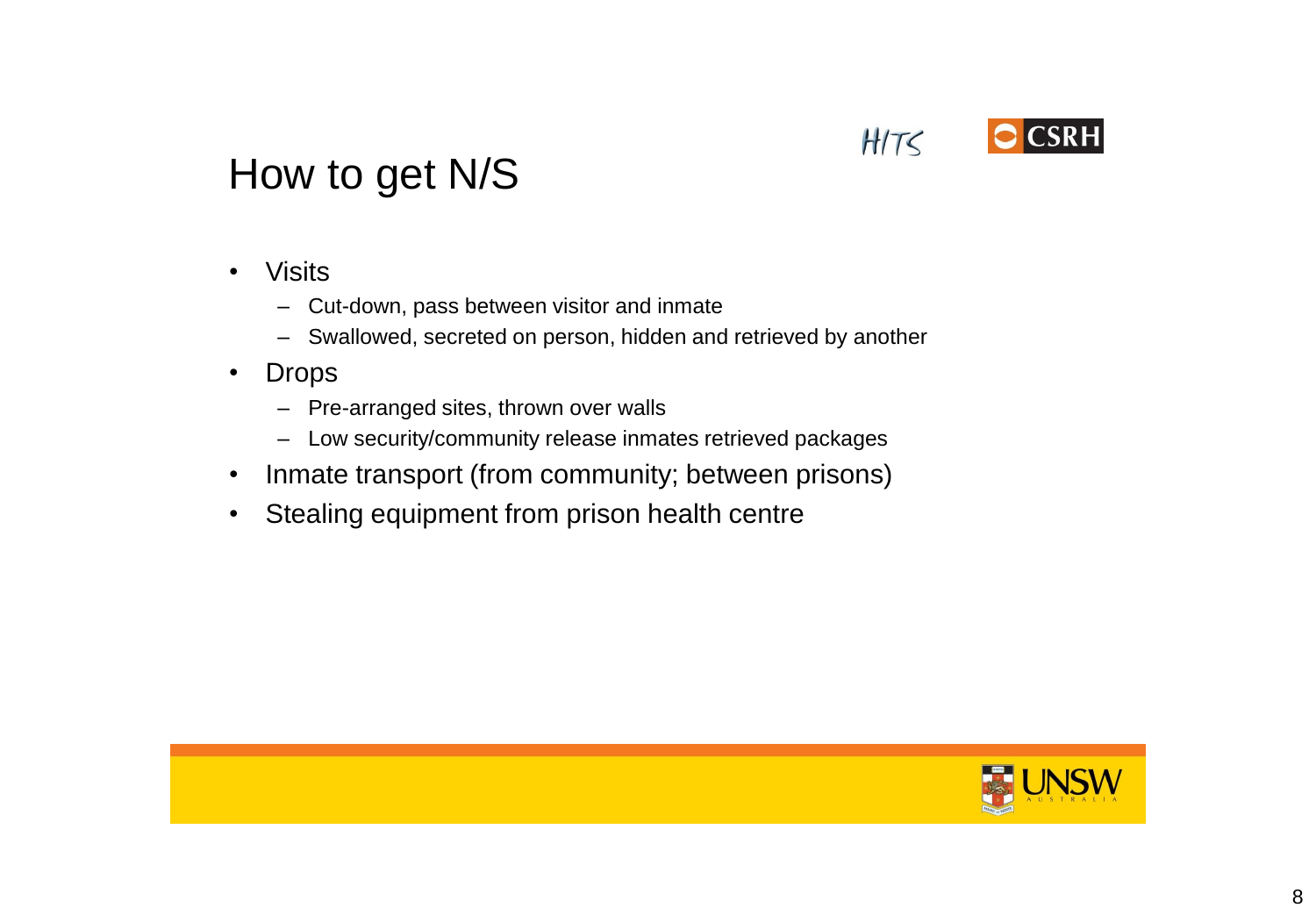

## How to get N/S

• Inmate transport (from community; between prisons)

*They get in trouble at C-classo gaols, lose their classification, come back to maxo and they'll smuggle some shit back with 'em, you know. They'll bring back syringes, you know. So like, you know, you, you see stuff make its way in, into the hands of, you know, of blokes in maxo by that means too. (6)*

*I left another gaol where I left my fits… I didn't have access to where they were buried. … Before I was shipped out, I couldn't get access to 'em and I was moved on a truck out here, and I couldn't get to 'em. … So now I'm here with no fit. (8)*

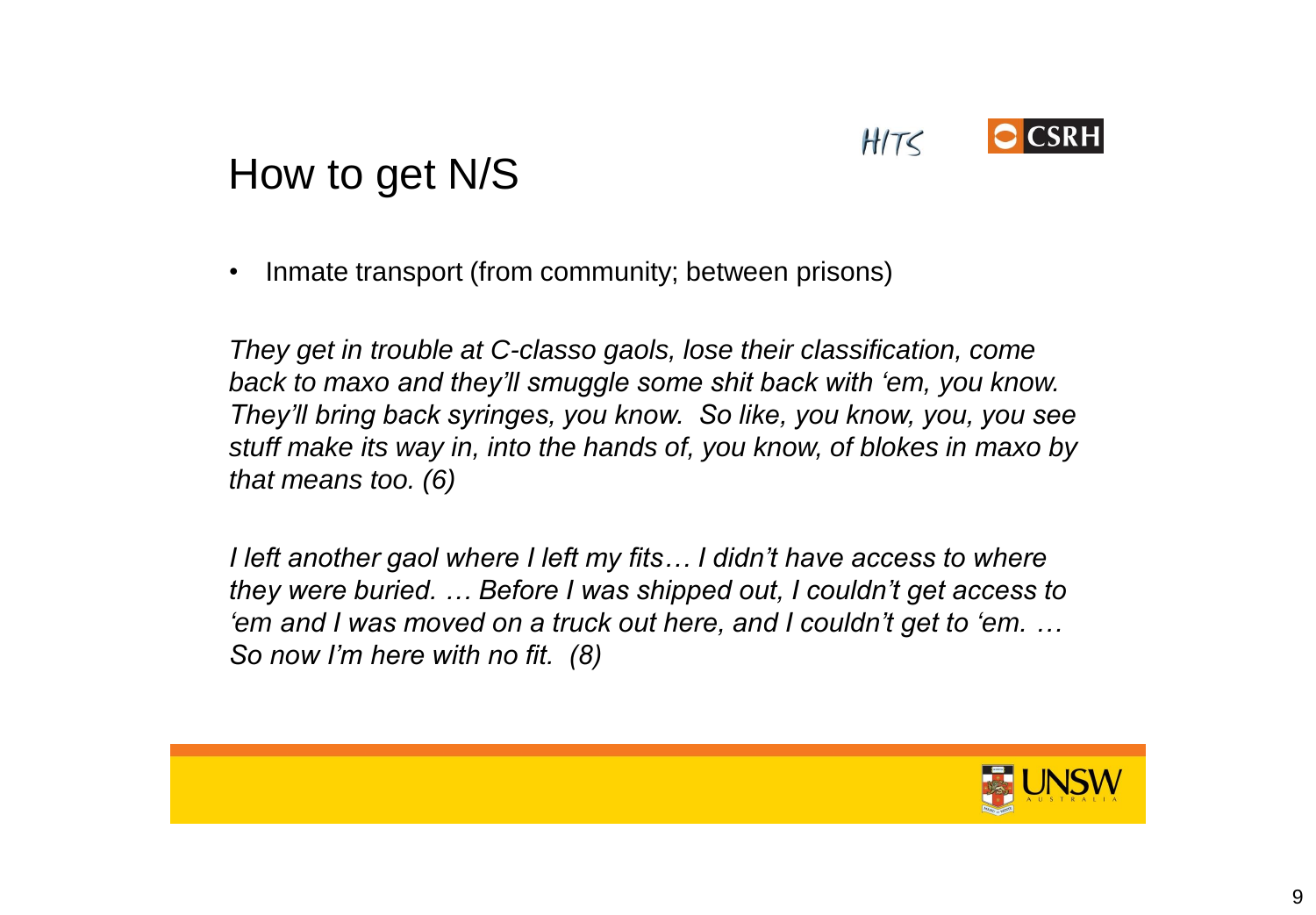

## How to get N/S

- Stealing equipment from prison health centre
	- During own consultation
	- Inmate working in the clinic
	- BBV minisimisation eg used IM and not necessarily on someone with BBV
	- mass vaccinations

*I met a young bloke and I gave him a couple of smokes of pot, you know. … This was around the time when the swine flu epidemic came out and I said, "Hey, listen," you know, "there's, they've got thousands of, of syringes up there." 'Cause they had to vaccinate the [whole] gaol. And they did: they had two boxes, call 'em 1,000. I said, "Look … get into the fridge and I'll pay ya." … And so he did. He was bringin' nearly two back a day for me. … I was sellin' them for like 60 bucks each, you know. But, at one stage, it was somethin' like 20, 25 syringes just in our wing alone. (6)*

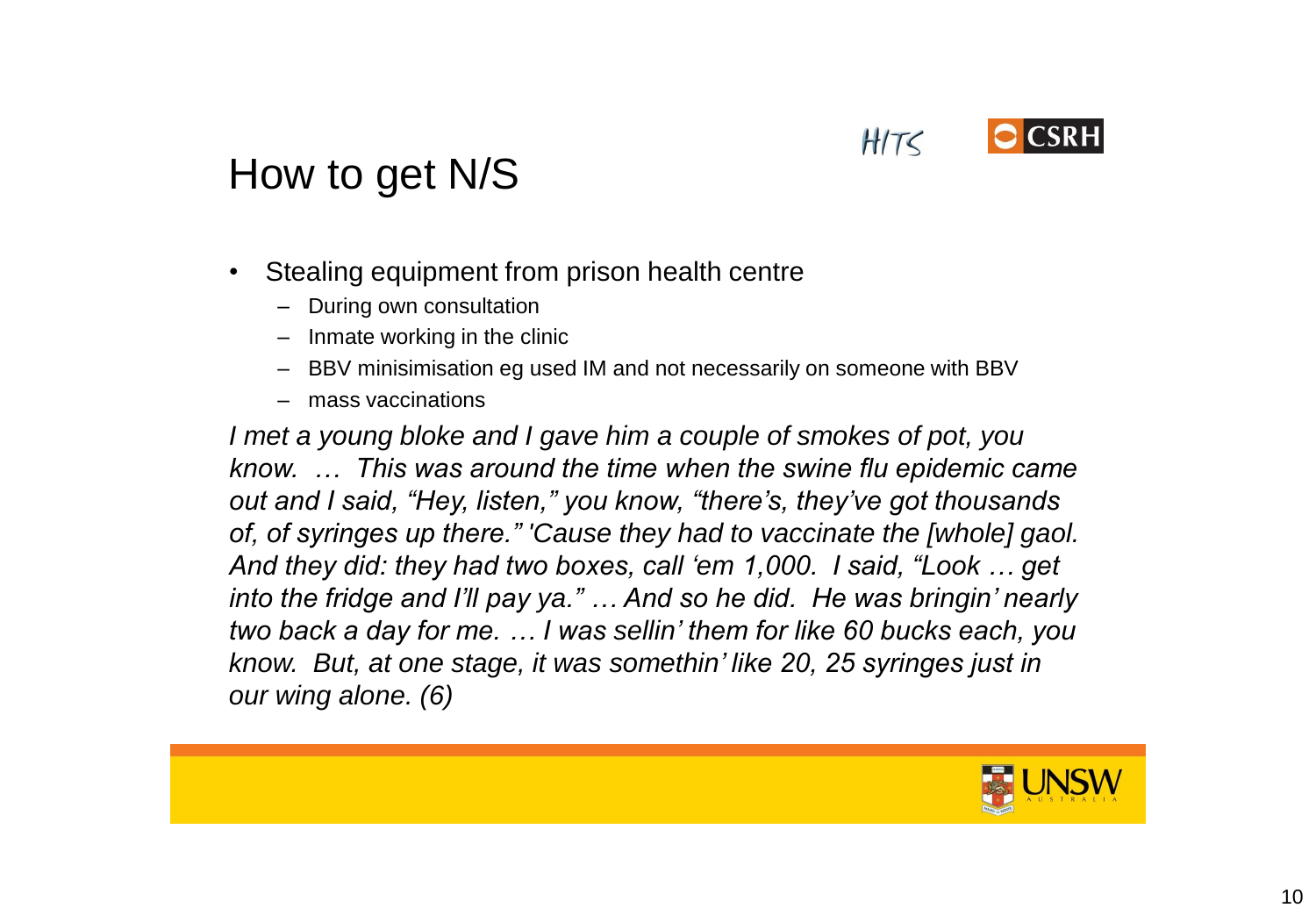

# How N/S are paid for?

- No access to currency in prison to pay for high price of N/S
	- Cash exchanged in community
	- Inmates pay for vendor's buy ups (at prison store)
	- Trading of goods, incl drugs ("going halves")
	- Sex (less frequently mentioned)

*Between bank accounts. For example, if you and me are two criminals and I wanna sell you a syringe yet you say, "I wanna buy it off you," obviously \$350 is a lot of money so that cannot be organised. That, can't be accessible inside gaol. So I then arranges for you to put the 350 into an outside account which I have access to or my people outside have access to. That's how that transaction's done. (9)*

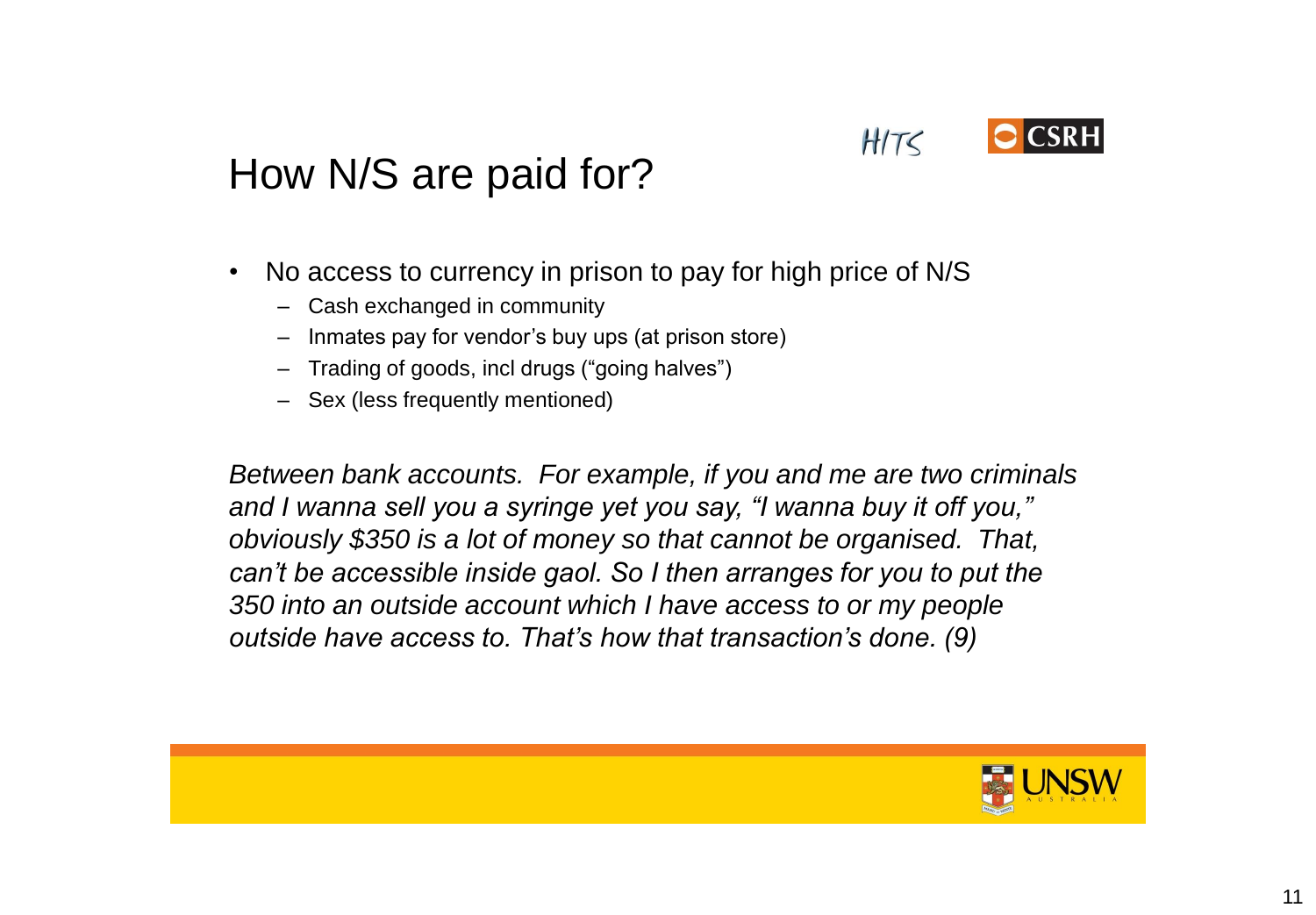

# Other arrangements for N/S

- Purchase vs renting BBV risk minimisation opportunity
	- Arrange import of a number of N/S, kept one for self, rented others

*They bring a few cut-downs in and the, the owner will keep one and sell two, you know, to make more profit, more money. … They won't let anyone use their own fit. Smart thinking. (24)*

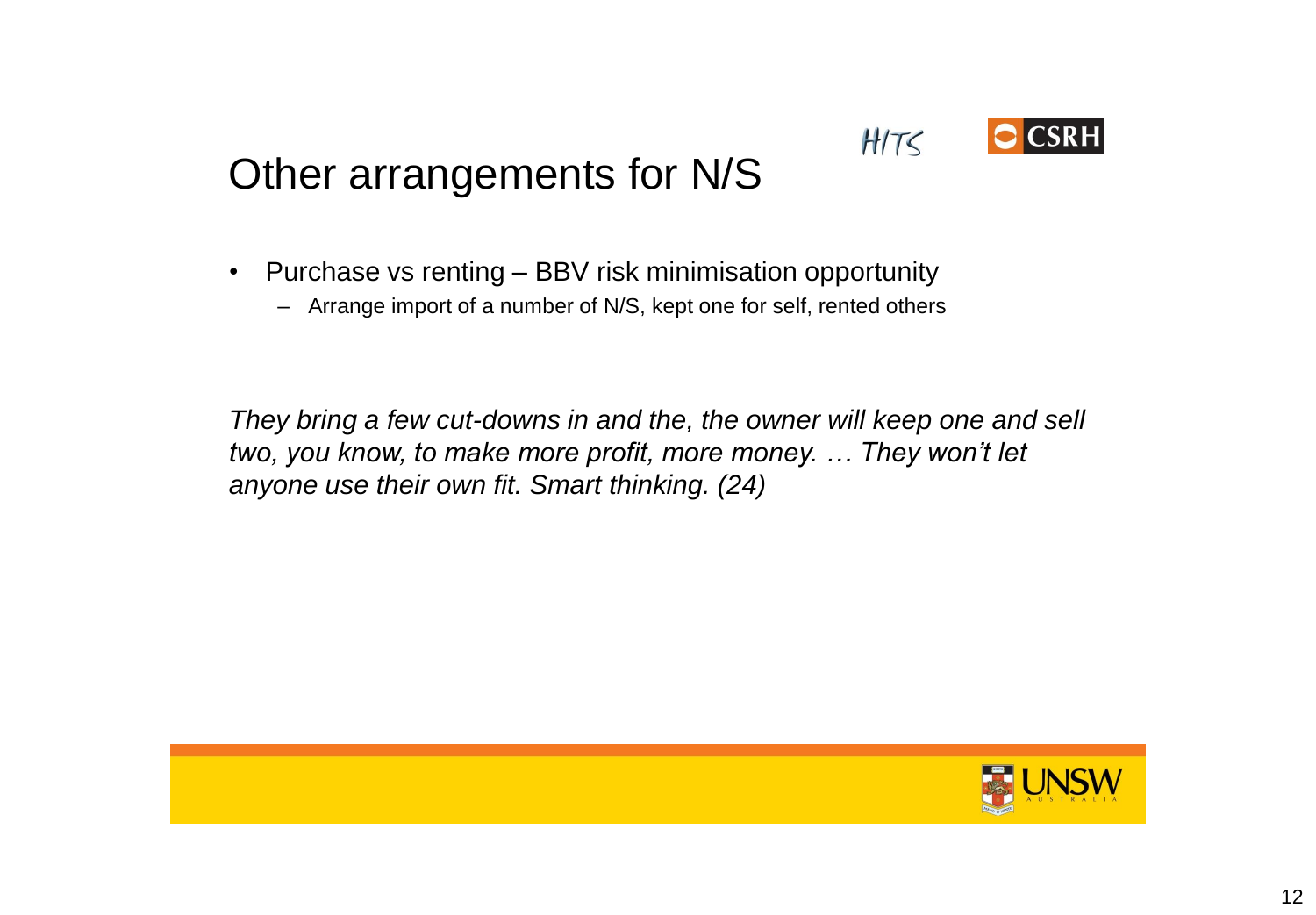

• Visitor prepared to risk

*She didn't have a choice. … It was money that we didn't have that I could make. I could sell a fit, you know, a brand new fit for \$200, \$300 and go to the hospital, and get 10 for nothing. You know what I mean? That was good money and I'd tell her, "Do it!" And she would have done it, you know. She was bringing in pills every weekend. I was making a killing. More money than I make on the outside.* 

#### *Interviewer: How do you, how do you know it'd be 200 bucks?*

*I put a price on it. If they want it, they'll buy it. They'll take it (11)*

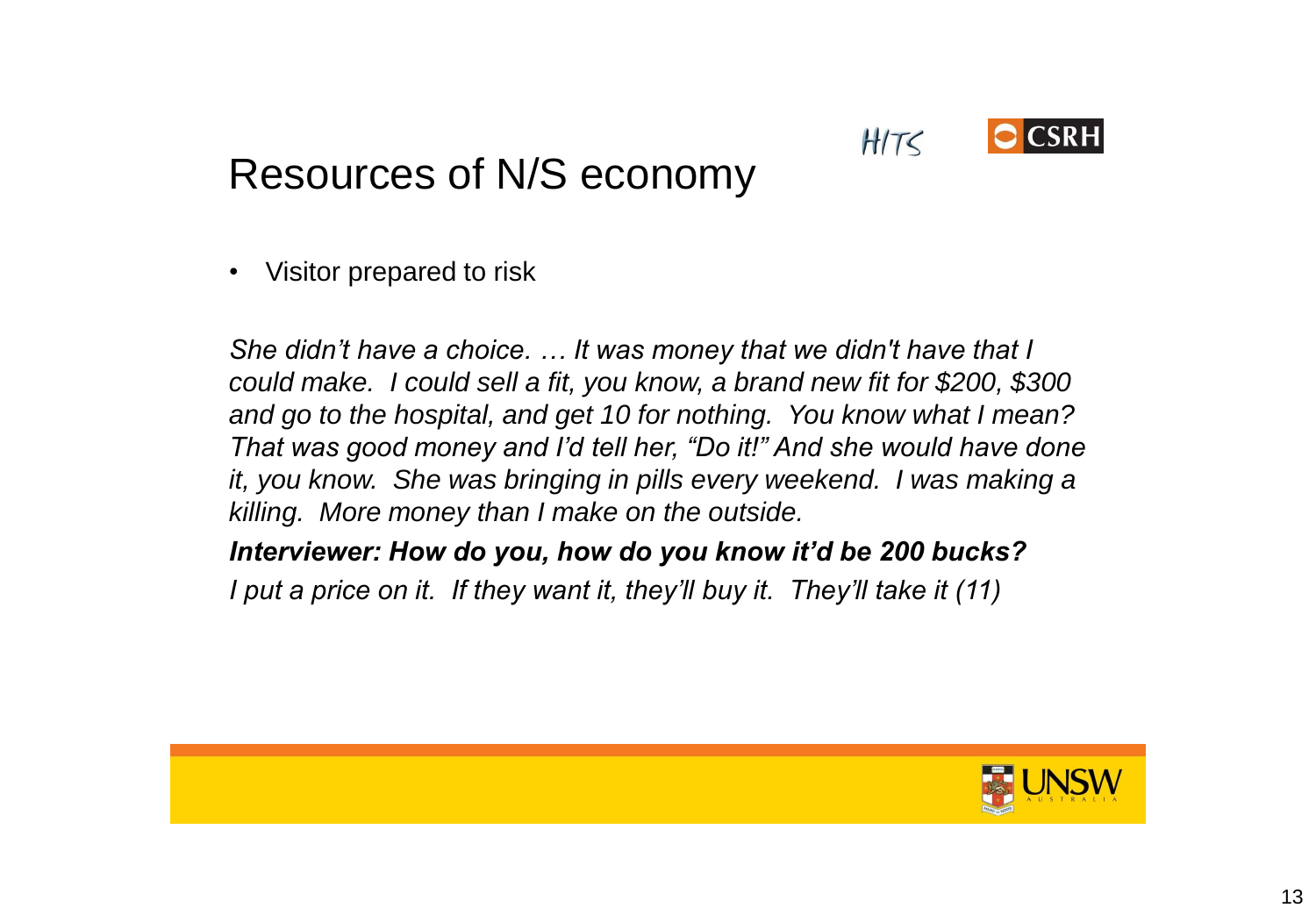

• Visitor prepared to risk

*so it's just a matter of getting their girl to bring it in. You'll get one out of every pod that does do it, not everyone has the people on the outside to do it because they burnt everybody they fucking know, but the ones that do have people out there, they but they eventually get caught anyway. They never have a full run their whole lag, their visitors will get caught, they will get barred, it's only a matter of time but until that happens by then if he gets caught someone else has rocked up (29)*

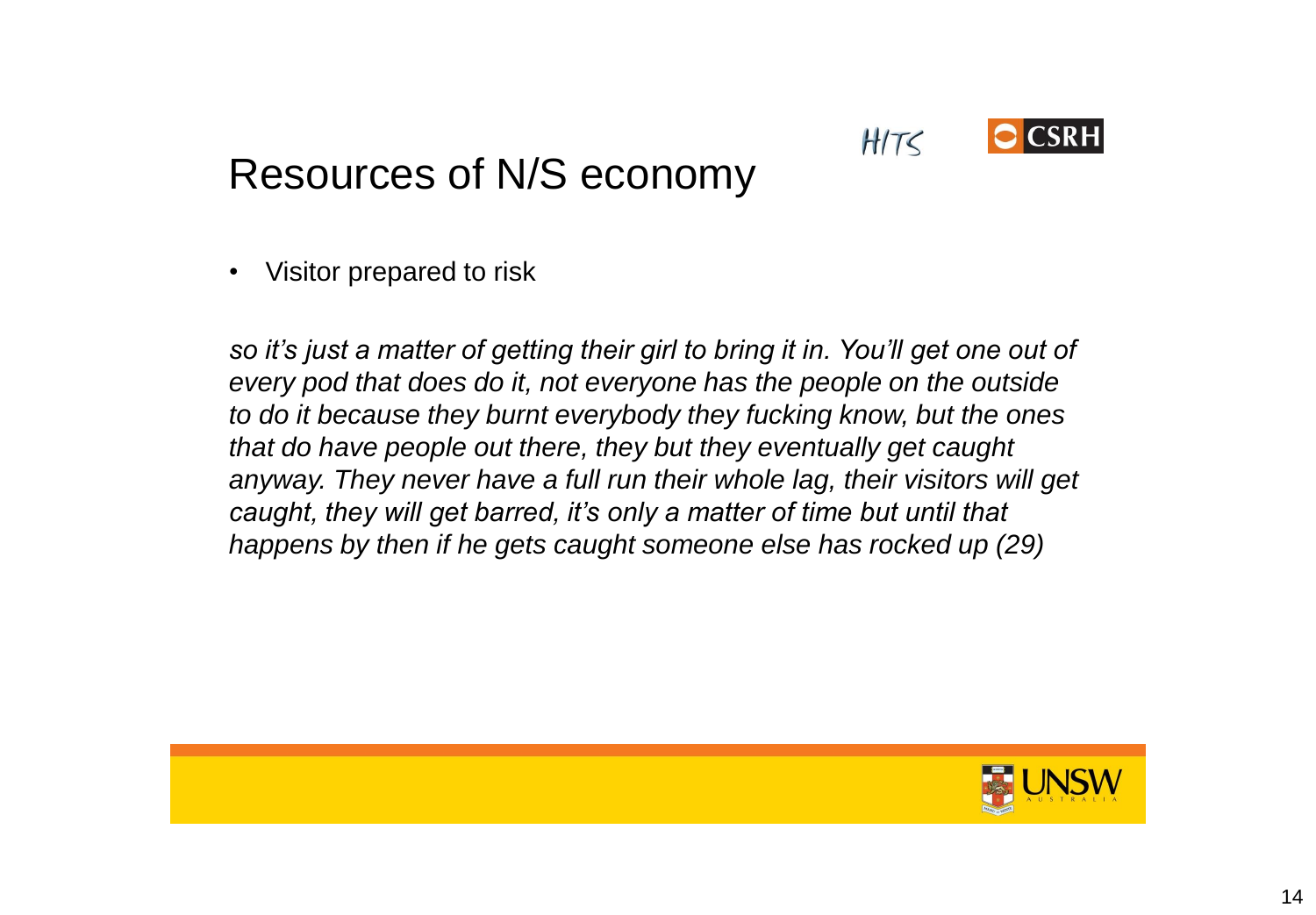# Resources of N/S economy

- Relationships with other inmates
	- To retrieve hidden equipment, steal from clinic
	- Keeping quiet, keeping drug use in "dark"
	- Reputation and connections

*you have a reputation sort of thing, you know, whether it's bad or whether it's selling drugs. You have a reputation in here. So, if you've got the good reputation and you have connections, then that makes it a lot easier for you to get to where you want. … And to access what you want sort of thing. (1)* 

*They might want to borrow it but the bloke who owns it might not lend it to them so they don't end up using it and that happens a lot, they pick and choose who they fucking lend their needle to (29)*



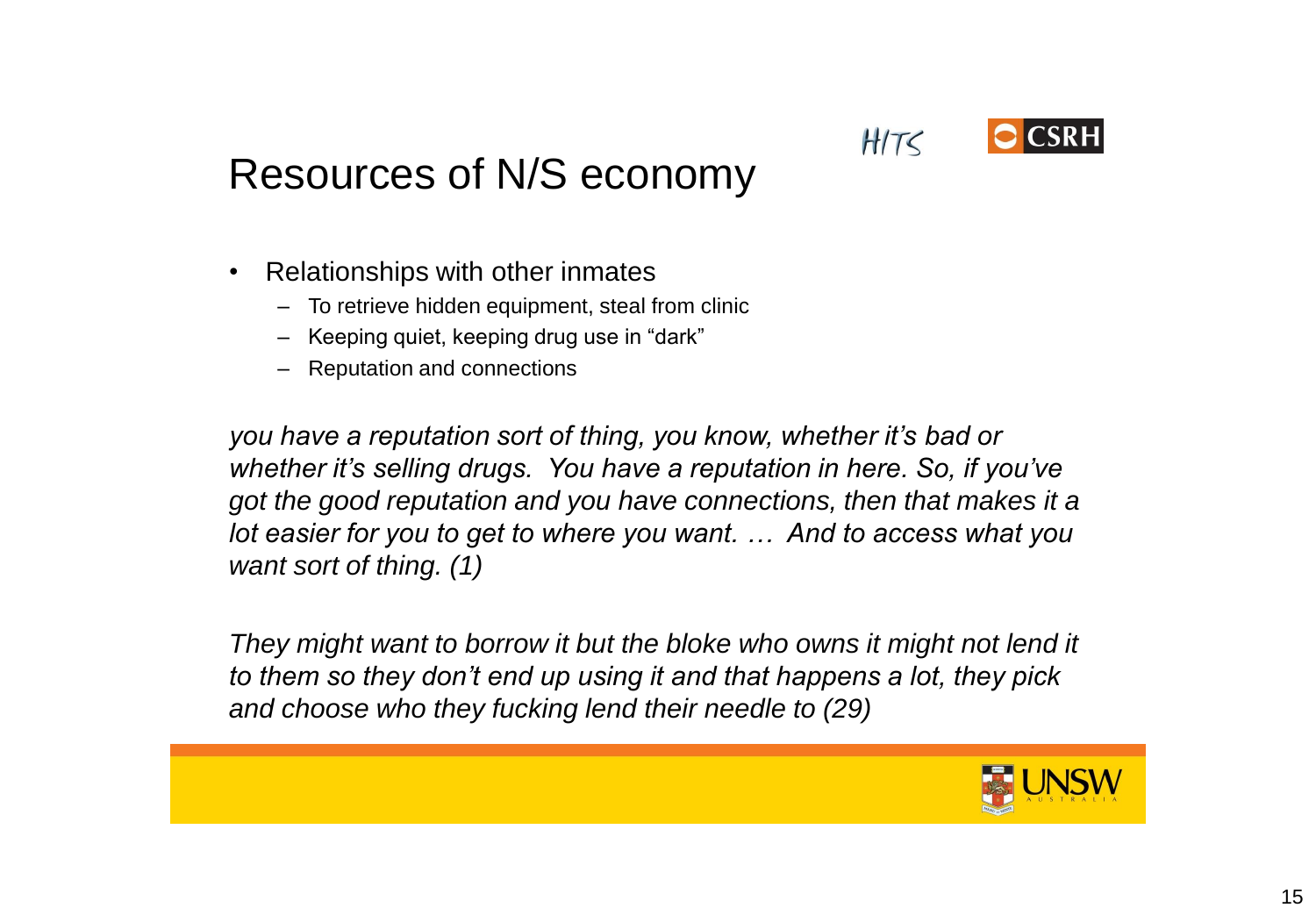

- Relationships with corrections officers
	- Prisoner code: blue vs green

*like I try to treat officers with at least a bit of respect unless they just, they've done their dash with me, because I need to do things as well like especially if you're, if you're in the drug scene and that. Normally you've gotta get out of the wing to go and get fits and get drugs, and that, so normally you've gotta keep a good relationship with them. … So that's my, my end of the bargain is to keep good with them. (19)*

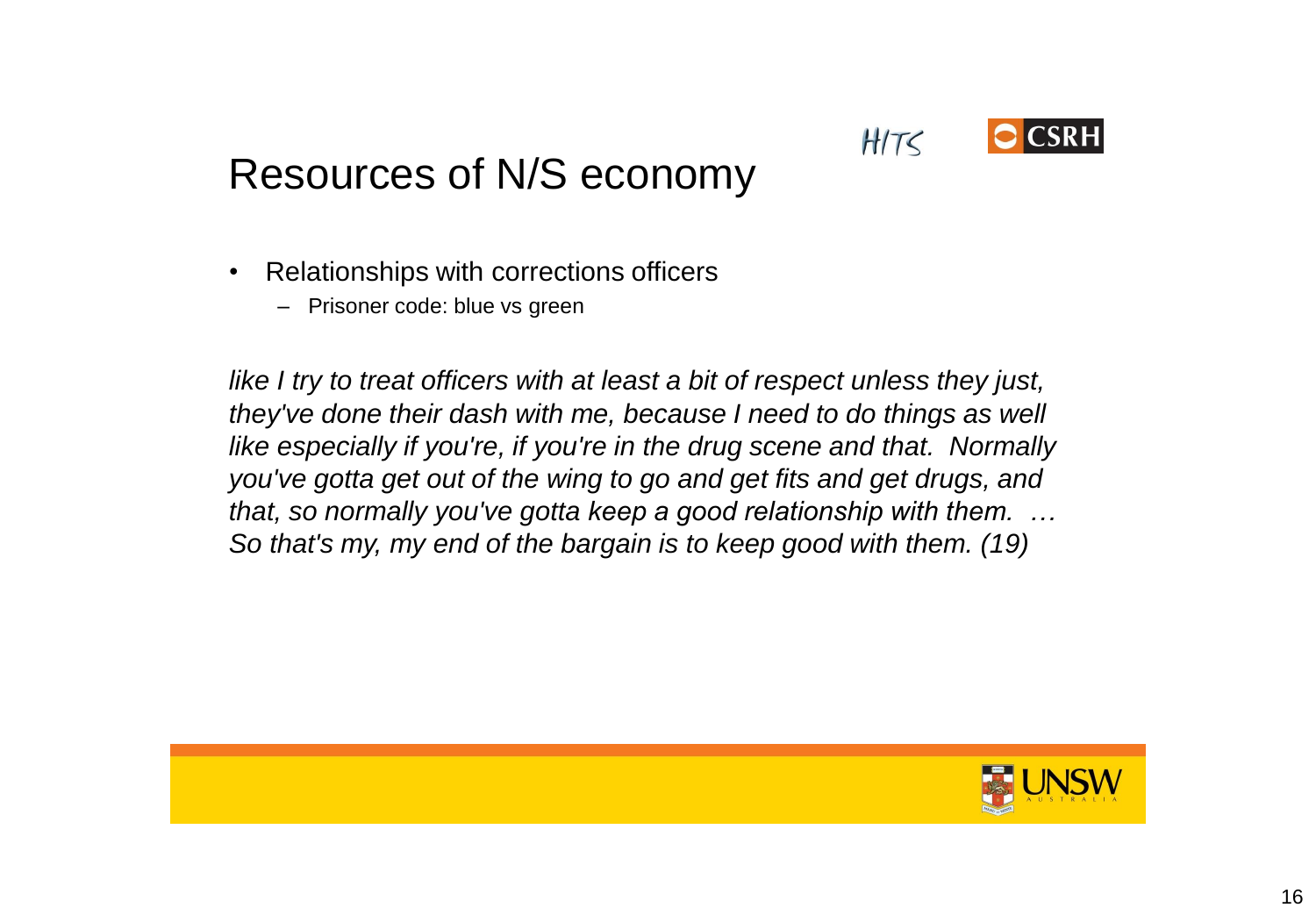

# Resources of N/S economy

• Threats, violence, standing

*Yeah, he used to just charge half a packet of [tobacco] to [rent] the needle. … And then you've gotta bring the needle back. That was in maximum security 'cause they're a bit harder to get. Used to maintain it. He'd sharpen it up for 'em and everything, you know. Clean it. And then send out the Rent-a-Hep as he used to call it. …He was makin' a fuckin' probably 100 bucks a week from it. … He's a big guy though. To be able to do something like that you've gotta have muscle, you know. You can't be just a, a weakling or an underling to do something like that.*

#### *Interviewer: Otherwise he just wouldn't get it back.*

*No-way. He wouldn't get it back. It wouldn't be comin' back. They've gotta know that they're gonna have their head jumped on unless it's been returned (18)*

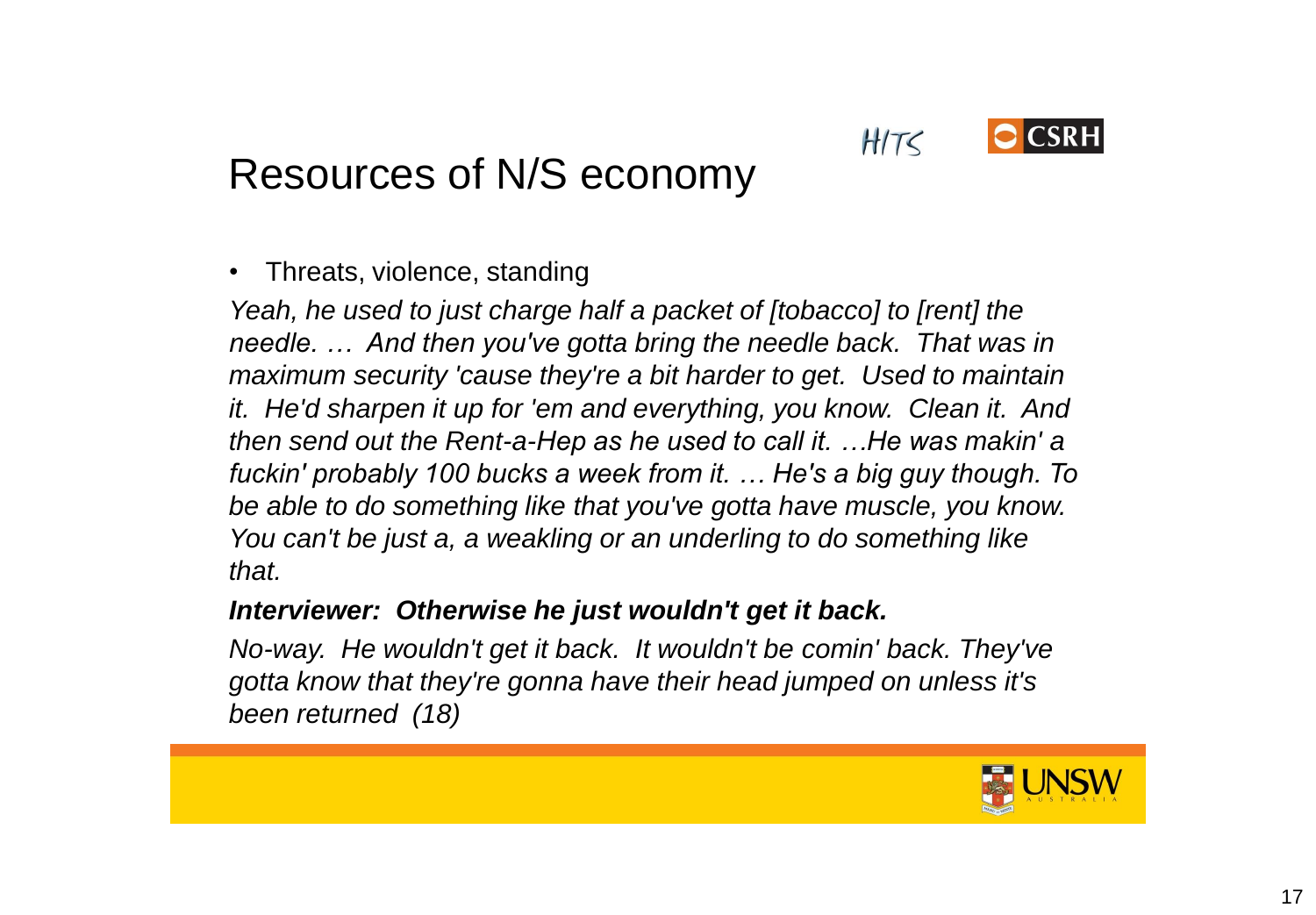

- DIY skills
	- Acquire equipment and manufacture N/S
	- BBV risk minimisation (except for needle)



• Bendigoweekly.com.au

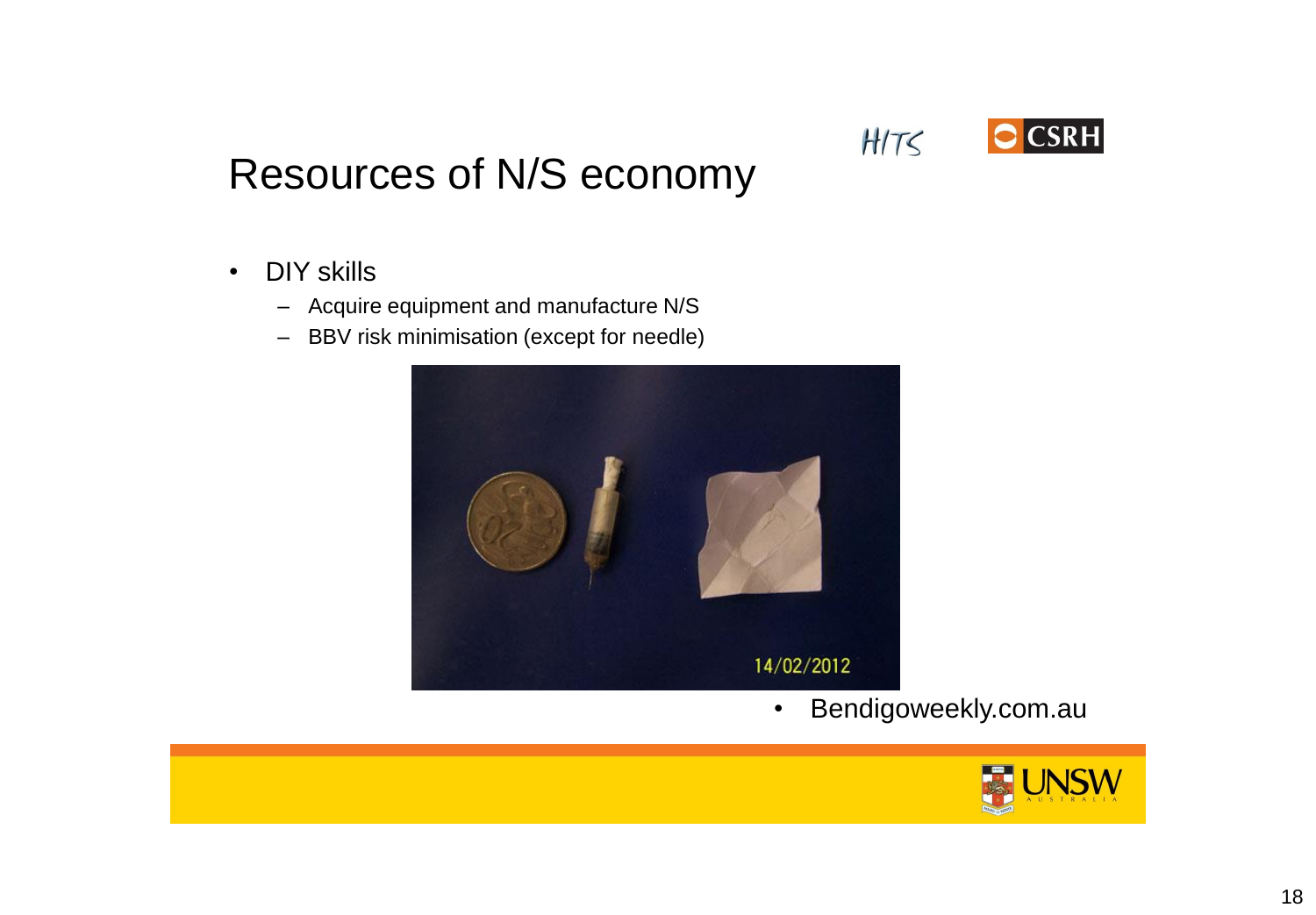

### **Discussion**

- Little attention to economies of N/S in prison
	- Economic drivers/resources required for trade
	- Imperative for sterile equipment
	- BBV risk minimisation opportunities
- BBV risk
	- Risk outweighed opportunities to reduce risk
		- o Keep drug use, equipment ownership "dark"
		- o Steal used equipment from clinic
		- o Import to "own" vs "rent"
		- $\circ$  DIY BBV vs other risks

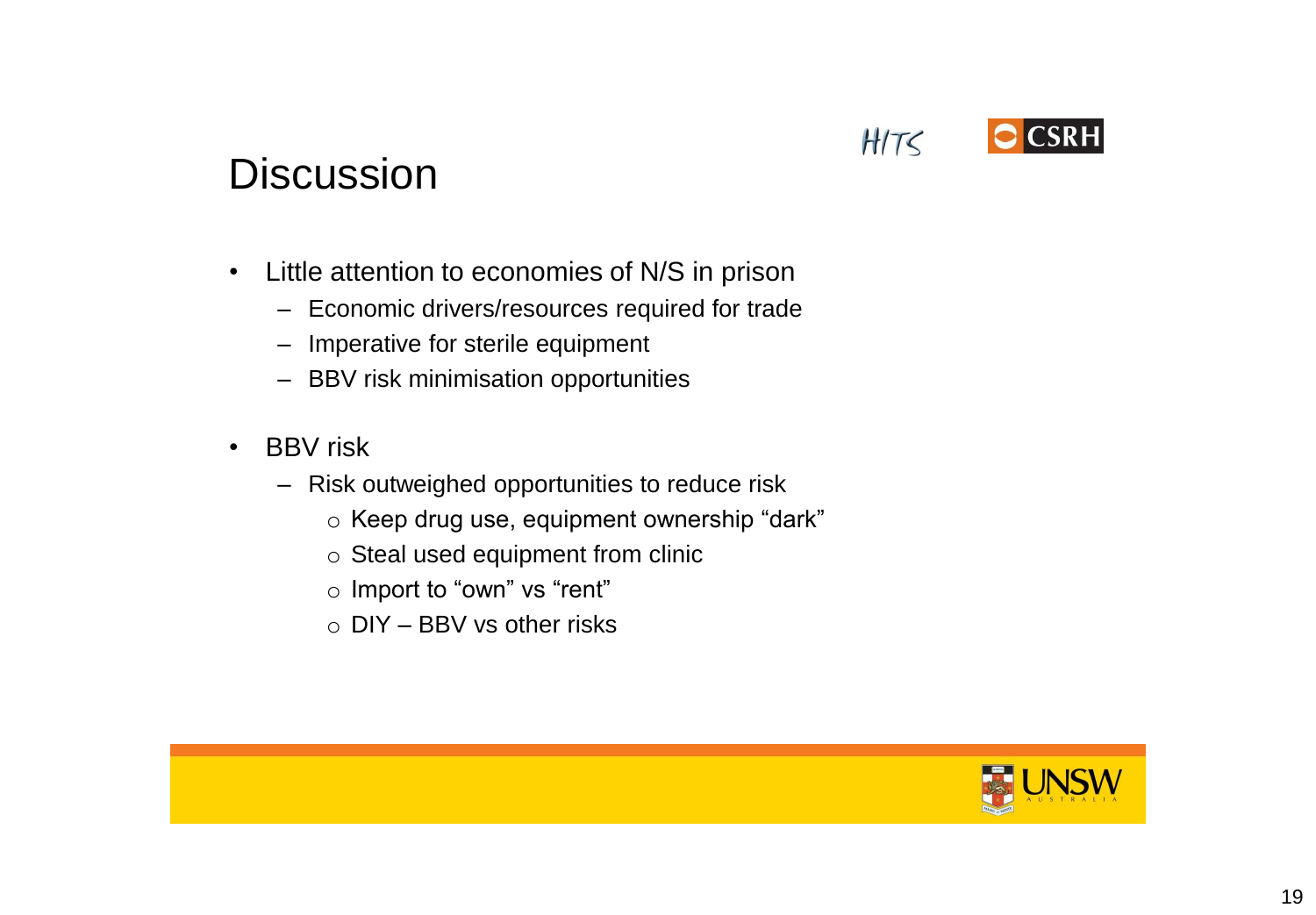

### **Discussion**

- Business relationship management
	- inmates are "already skilled at financing and obtaining illegal substances; managing lieutenants, adversaries and turf; and eluding social control agents" (Lankenau, 2001)
- Formal prison NSP
	- Reduce BBV risk
	- Reduce violence by wiping out economy (ostensibly)
	- Need to interrogate NSP models for unanticipated impact on prison economies